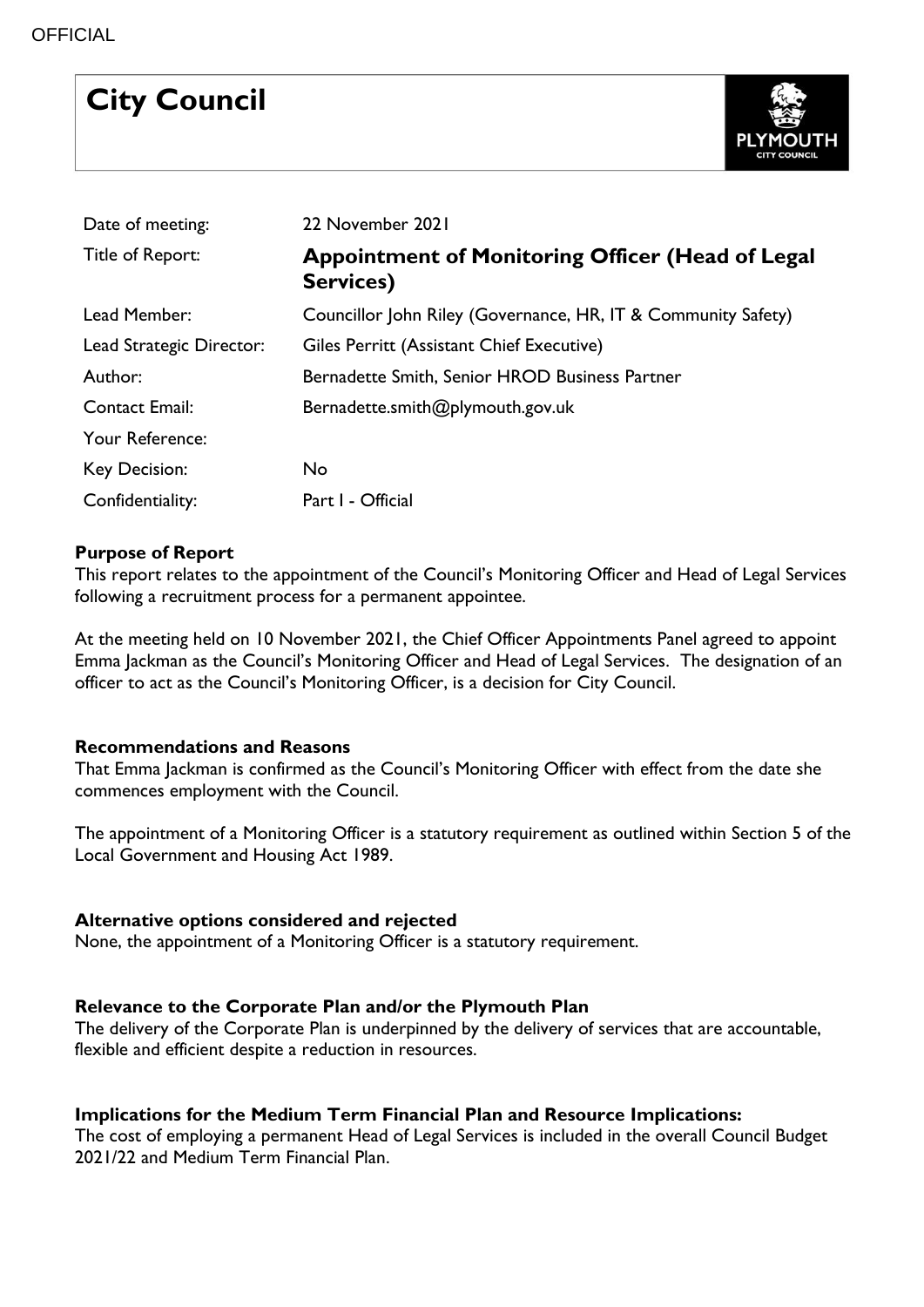#### **Carbon Footprint (Environmental) Implications:**

No implications.

#### **Other Implications: e.g. Health and Safety, Risk Management, Child Poverty:**

*\* When considering these proposals members have a responsibility to ensure they give due regard to the Council's duty to promote equality of opportunity, eliminate unlawful discrimination and promote good relations between people who share protected characteristics under the Equalities Act and those who do not.* No implications.

#### **Appendices**

*\*Add rows as required to box below*

| <b>Ref. Title of Appendix</b> | <b>Exemption Paragraph Number</b> (if applicable)<br>If some/all of the information is confidential, you must indicate<br>why it is not for publication by virtue of Part 1 of Schedule 12A<br>of the Local Government Act 1972 by ticking the relevant box. |  |  |  |  |   |  |  |  |
|-------------------------------|--------------------------------------------------------------------------------------------------------------------------------------------------------------------------------------------------------------------------------------------------------------|--|--|--|--|---|--|--|--|
|                               |                                                                                                                                                                                                                                                              |  |  |  |  | O |  |  |  |
|                               |                                                                                                                                                                                                                                                              |  |  |  |  |   |  |  |  |
|                               |                                                                                                                                                                                                                                                              |  |  |  |  |   |  |  |  |

#### **Background papers:**

*\*Add rows as required to box below*

*Please list all unpublished, background papers relevant to the decision in the table below. Background papers are unpublished works, relied on to a material extent in preparing the report, which disclose facts or matters on which the report or an important part of the work is based.*

| Title of any background paper(s) | <b>Exemption Paragraph Number</b> (if applicable)                                                                                                                                                       |  |  |                         |  |  |  |  |  |
|----------------------------------|---------------------------------------------------------------------------------------------------------------------------------------------------------------------------------------------------------|--|--|-------------------------|--|--|--|--|--|
|                                  | If some/all of the information is confidential, you must indicate why it<br>is not for publication by virtue of Part 1 of Schedule 12A of the Local<br>Government Act 1972 by ticking the relevant box. |  |  |                         |  |  |  |  |  |
|                                  |                                                                                                                                                                                                         |  |  | $\overline{\mathbf{4}}$ |  |  |  |  |  |
|                                  |                                                                                                                                                                                                         |  |  |                         |  |  |  |  |  |

# **Sign off:**

| Fin                                                                                    | $d$ jn.2 $l$<br>.22.17<br>9 | Leg | LS/37<br>693/A<br>C/22/<br>11/21 | Mon<br>Off |  | <b>HR</b> |  | Assets |  | Strat<br>Proc |  |
|----------------------------------------------------------------------------------------|-----------------------------|-----|----------------------------------|------------|--|-----------|--|--------|--|---------------|--|
| Originating Senior Leadership Team member: Giles Perritt Assistant Chief Executive     |                             |     |                                  |            |  |           |  |        |  |               |  |
| Please confirm the Strategic Director(s) has agreed the report? Yes                    |                             |     |                                  |            |  |           |  |        |  |               |  |
| Date agreed: 19/11/2021                                                                |                             |     |                                  |            |  |           |  |        |  |               |  |
|                                                                                        |                             |     |                                  |            |  |           |  |        |  |               |  |
| Cabinet Member approval: Councillor John Riley (Governance, HR, IT & Community Safety) |                             |     |                                  |            |  |           |  |        |  |               |  |
| Date approved: 19/11/2021                                                              |                             |     |                                  |            |  |           |  |        |  |               |  |